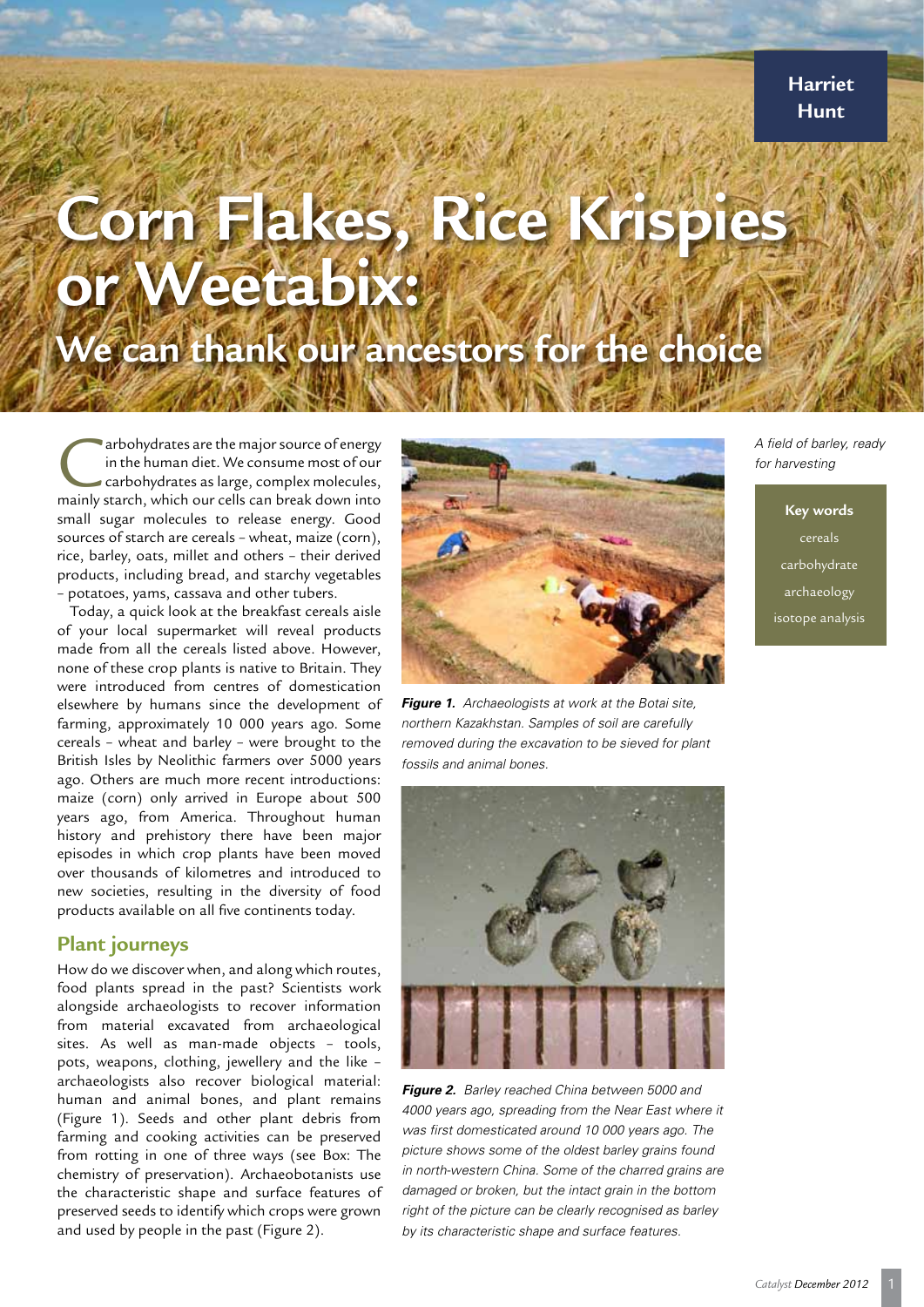# **The chemistry of preservation**

Most organic material from the past is degraded by the recycling action of saprotrophic fungi and bacteria in the soil. Only a small fraction is preserved from decay by chance exposure to one of the following environmental conditions.

Wherever they settle, virtually all human societies create fires for cooking and clearing land. Food plant material that accidentally or intentionally became engulfed in the fire, under the right combustion conditions, became charred – the organic molecules were converted to pure carbon (think of charcoal), which fungi and bacteria cannot digest.

Very dry environmental conditions preserve plant material by desiccation, because microbial activity is very low where water is unavailable. Fungi and bacteria cannot survive in desert soils: water will be drawn out of their cells by osmosis. In archaeological sites in desert regions, such as Egypt, Sudan, and the Takla Makan desert in northwest China, desiccated seeds are often found.

Waterlogged environments preserve plant remains from decay by excluding the oxygen that saprotrophic organisms need. The chemistry of waterlogged archaeological sites (examples) is also often acidic. Fungi and bacteria can rarely grow in this harsh lowpH environment.



*Silos in Wisconsin, USA, used for storing bulk quantities of cereal grains.*

## **History in our bones**

The chemical composition of our bones reflects the foods we have eaten in our lifetimes. Chemists analyse human and animal skeletons from archaeological sites to find out which cereals were the major staples of their consumers' diet (Figure 3).



*Figure 3. Extracting collagen, a protein, from archaeological bone samples. Most of the carbon in bone is stored in collagen. The extracted collagen is then combusted in a mass spectrometer to measure the relative proportions of its stable carbon isotopes.* 

This process makes use of the fact that some elements have more than one naturally-occurring stable isotope – different forms of the same element whose atoms have different masses because their nuclei have different numbers of neutrons. Most of the Earth's carbon occurs as the 12C isotope (carbon with an atomic mass of 12), but a small proportion is of the heavier isotope 13C.

When plants fix carbon dioxide from the atmosphere by photosynthesis, they incorporate the  $^{12}C$  and  $^{13}C$  isotopes at different rates. These rates vary according to the biochemical pathway of  $photosynthesis$ . Plants that use the  $C<sub>s</sub>$  photosynthesis pathway, including the cereals wheat, barley, and rice, incorporate a lower proportion of 13C into their carbohydrate stores than plants that use the  $C_4$ photosynthesis pathway, which include the cereals maize and millet.

When these plants are eaten by animals and humans, this carbon-isotope 'signature' is preserved in their tissues. Archaeological scientists quantify the proportion of the  $^{13}$ C isotope using a mass spectrometer, which measures atomic masses very accurately. Bones with a higher proportion of 13C show that the human or animal ate a diet rich in maize or millet; bones with a lower proportion of <sup>13</sup>C come from consumers of wheat, barley or rice.

By determining the age of plant and bone remains from archaeological sites, we can establish limits for the dates when cereals were first grown or used in a particular region. Radiocarbon dating uses an unstable isotope of carbon, <sup>14</sup>C, which undergoes radioactive decay at a constant rate after the organism dies. By measuring the amount of <sup>14</sup>C that remains in a seed or bone, scientists calculate the age of the sample. Using this method, we know that the earliest wheat (so far) found in China is around 4500 years old. That's around 6000 years later than its first appearance in the archaeological sites of the Near East, from which it probably spread to China.